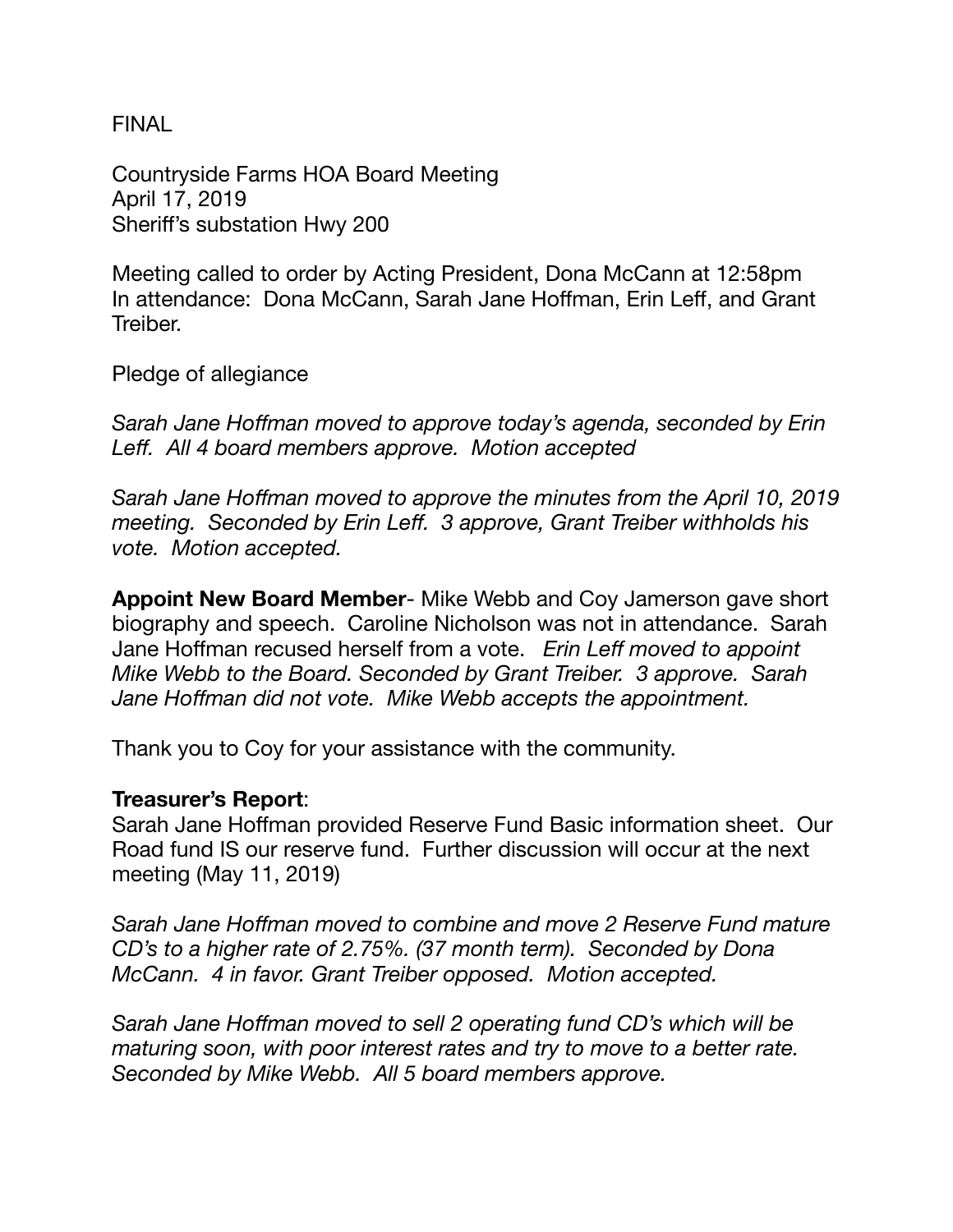Reserve Acct at Campus USA is in savings account. *Sarah Jane moved that we move 45K of this money and put into a CD with a better rate. Second Erin Leff. All 5 approve* 

## **OLD business**

**Lot 43** - Dona McCann was presented with finished settlement the day after she became president. Our attorney received the 1st of 4 payments but no signed settlement. Our Attorney to get the signature. If not this week, we can go back to the table and make changes to the settlement. The settlement read "Large canopy oaks with 5" diameter". Lively discussion continued regarding attorney communications. Dona McCann to let us know if the signed copy of the settlement occurs. Concerns about the settlement terms and interpretation by the homeowner. *Mike Webb moved to withdraw current settlement because the board has not had time to review and approve the terms. Further move to contact attorney today after the meeting. Seconded by Sarah Jane Hoffman. All 5 Board members approve.* 

**Lot 44** - still has screens hanging. Do we wish to take action against the owner of the lot who lives out of state? Grant Treiber has spoken with the owner repeatedly and feels he is making progress with these issues. He has been sent photos of the condition of his house and property. But the C&R does not have language for these issues.

**Keypad** - We found a vendor/installer (352 Gates), but still have some questions on the details about the internet / cellular plan and video system integration. Coy Jamerson be following up with more information. *Dona McCann moved to TABLE until more questions are answered. Seconded by Mike Webb. All 5 board members approve.* 

**Lot 58** - On April 12, 2019 Sarah Jane Hoffman and Dona McCann met with the homeowner and Francie Field - owner agreed to and signed an agreement to do repairs by May 31, 2019. (remove and replace boards, remove 3 trees- with letter from septic system advisor for approval, paint fence).

Met with new attorney April 12, 2019 and gave a form to file if it does not get done.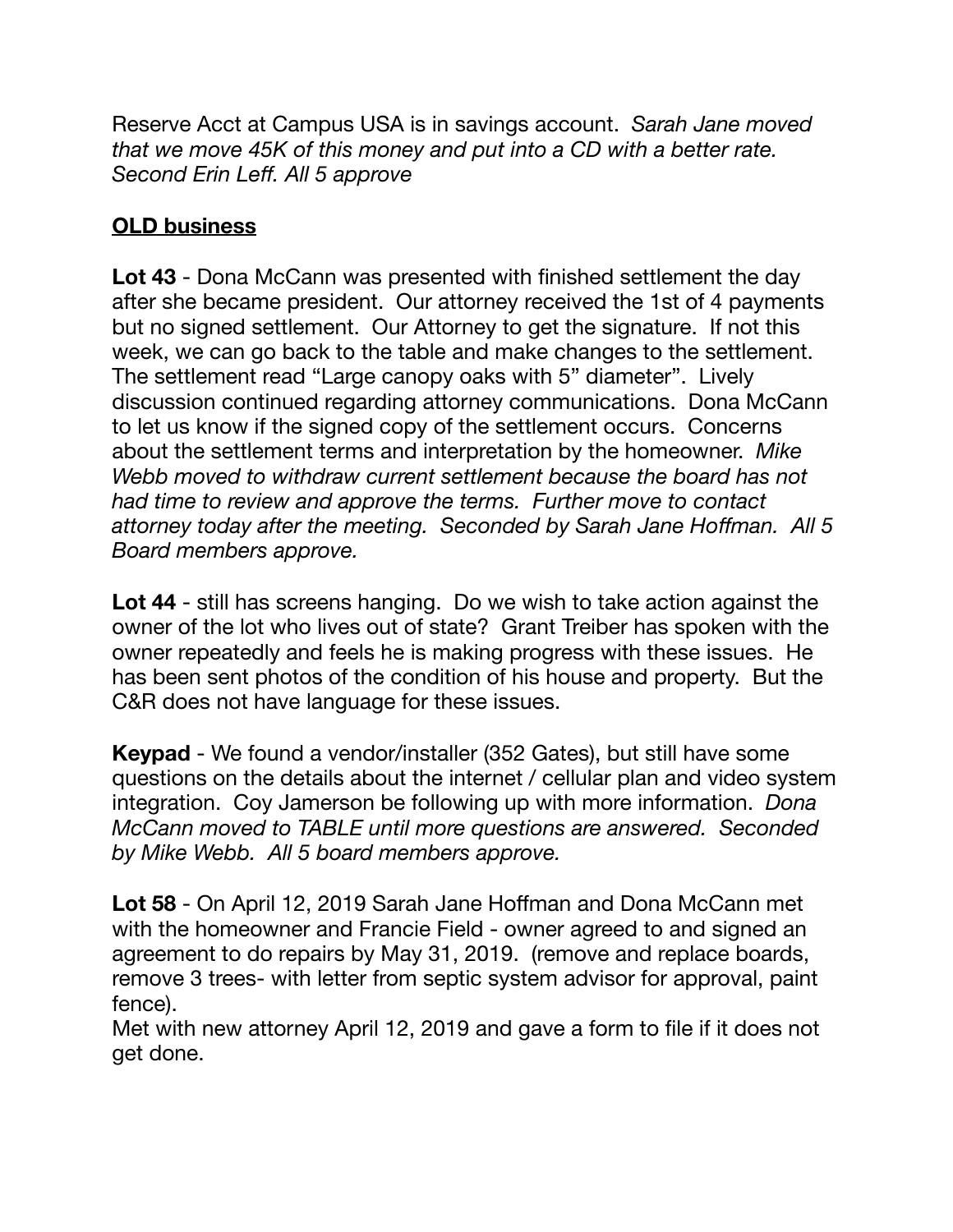**Lot 73** - Request to attorney - to file Injunction relief for Lot 73 to remove donkeys. Mrs. Yvonne Ferrell told us that her husband is not her attorney and is not licensed in the state.

**Road Report** - Dona McCann had a meeting with homeowner, Charlie Butler who has extensive experience in road inspection. He made the following recommendations: 1. Monitor roads - we have cracks that need to be addressed now (cleaning and sealing). 2. Front entrance/apron - call county DOT and ask them to repair when they do 200 in our area. 3. Edges of roads have some weeds growing - rec: please check your road and please spray with roundup. In 3 years we are going to need to mill and resurface. Mr. Butler added some details of suggested timeline and temporary repairs. Grant Treiber would like to have a specific road repair meeting with Mr. Sanon. Sarah Jane Hoffman will email a copy of the road report to the membership. Click on the blue link at the top to open report.

**CSF Roof Compliance** - Mr Janakas sent letter to board, and that the barn on his lot originally received a variance to build with different materials. The attorney advised us the 2 year statute of limitations has expired. No further board involvement. Also, we have attorney looking into lot 73, and 10

**Street sign** - thank you to Garret Campbell and Sarah Jane Hoffman for resetting the sign.

**Insurance**- *Sarah Jane Hoffman moved to cancel Workman's Comp. Insurance. Seconded by Mike Webb. All 5 board members approved.*  General liability or Workman's comp insurance will be required of all contractors/subs. Mike Webb to review and advise re: insurance options.

## **New Business**

May 4th, 2019 **"Countryside Farms Meet & Greet"** near the retention area by the Edwards. BYO-everything!. 4pm-6pm before the Kentucky Derby. Grant Treiber advised if we block the road we need to advise police/fire.

**Trees overhanging the road** - homeowner's responsibility to trim. If not, Association can trim and charge homeowner.